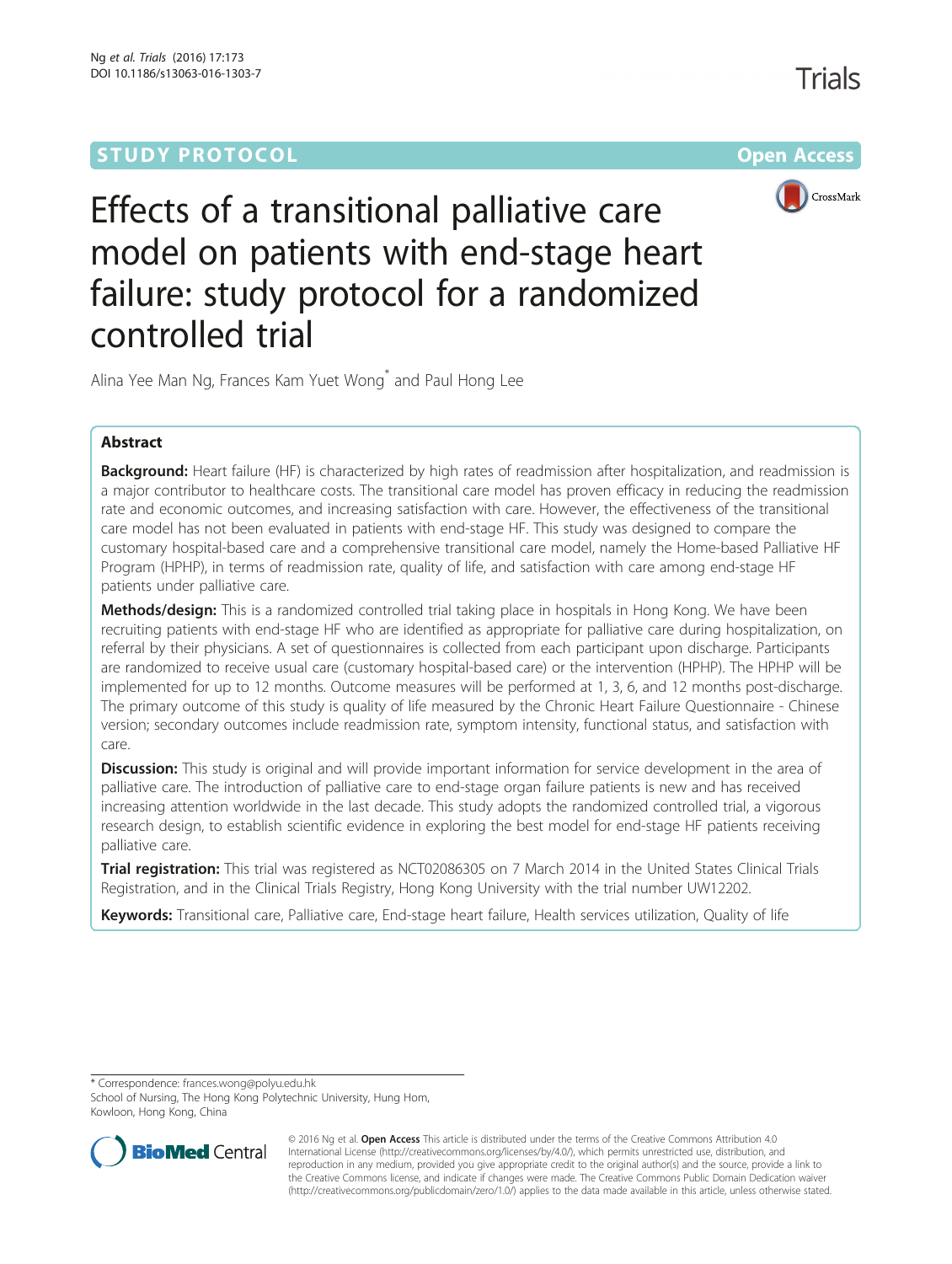### Background

Heart failure (HF) is a global health issue affecting more than 5 million people in the United States (US) [\[1\]](#page-7-0) and 14 million Europeans [\[2\]](#page-7-0). In Hong Kong, the overall HF ratio per 1,000 people is 0.7, resulting in a total of over 5,000 cases; the new:old case ratio is 2.8:1 [[3](#page-7-0)]. Heart failure is the leading cause of death in the US, accounting for 31.4 % of all deaths and followed by cancer and stroke [\[4\]](#page-7-0). In Hong Kong, cancer is still the leading cause of death (30.6 %), but heart disease was ranked second (15.5 %) among the 42,705 deaths in 2009 [[5](#page-7-0)]. The management of HF in recent years has improved, but the mortality rate remains high, with a reported 40 % death rate within the first year after diagnosis [[6](#page-7-0), [7](#page-7-0)] and 75 % at five years [[8](#page-7-0)]. Patients with heart failure tend to need more emergency room visits, repeated hospital admissions, and longer lengths of stay [[1](#page-7-0)]. In Hong Kong, around 25–50 % of HF patients are readmitted within 6 months of discharge [\[9\]](#page-7-0). The repeated use of services results in increased healthcare expenditures [[10](#page-7-0), [11](#page-7-0)], costing US\$30 billion a year in the US [\[1](#page-7-0)] and GBP 905 million in the United Kingdom [[8](#page-7-0)].

The prognosis for patients with HF is poor, and various burdens become prominent when HF progresses to the end stage. End-stage heart failure is resistant to medical therapy [\[1](#page-7-0)], and this group of patients experiences a marked reduction in health-related quality of life [[6](#page-7-0), [12\]](#page-7-0), encountering health problems encompassing physical, psychological, social, and spiritual aspects. Topping the list of physical symptoms are fatigue, dyspnea, and edema [[6](#page-7-0), [12, 13\]](#page-7-0). Other reported symptoms include decreased appetite, cough, dry mouth, and pain [[6, 12\]](#page-7-0). With their progressive decline in functional status, these patients often have increasing difficulty dealing with daily activities [\[14](#page-7-0), [15](#page-7-0)]. Psychologically, some patients with HF live in the shadow of fear [\[16](#page-7-0)], experiencing emotional turbulence [\[17](#page-7-0)] and feeling frustrated with their sense of personal failure [\[18](#page-7-0)]. Patients show symptoms of insomnia, worry, sadness, and irritability [\[6](#page-7-0), [12](#page-7-0)]. Socially, patients with HF feel isolated and lonely [[14, 19](#page-7-0)–[21](#page-7-0)], often relying on others for daily living assistance and thus regarding themselves as a burden to their carers [[19](#page-7-0)]. These patients also face spiritual issues, such as questioning the meaning of living with severe HF as they experience strong feelings of uncertainty and hopelessness [[20\]](#page-7-0). In fact, patients understand that their condition could change rapidly, including a sudden decline resulting in death [[20, 22](#page-7-0)]. Apart from the symptom burden, heart failure also imposes a financial burden on the healthcare system, particularly in the form of hospital readmission [\[23](#page-7-0), [24](#page-7-0)]. Heart failure is a leading cause of hospitalization, and a systematic review confirmed that about 25 % of patients hospitalized with HF are readmitted within 30 days [[23\]](#page-7-0). Reasons for hospital readmission were worsening of symptoms, unavoidable progression of illness, distressing psychosocial issues, inadequate self-care adherence, and lack of knowledge on how to seek help from the healthcare provider [\[24](#page-7-0), [25](#page-7-0)]. Therefore, it is essential to address end-stage HF patients' physical, psychological, and spiritual needs in order to facilitate a better hospital-to-home transition for them.

Patients with heart failure suffer from a number of symptoms that profoundly impact their quality of life (QoL) towards the end of life [\[1](#page-7-0), [26](#page-7-0)]. They share similar symptoms with patients who have cancer, including breathlessness, fatigue, and edema [\[27](#page-7-0)–[29\]](#page-7-0). QoL concerns are also shared by cancer and non-cancer patients, both of whom may benefit from a palliative approach to their care [[30, 31](#page-7-0)]. Traditional medical practice tends to focus almost exclusively on curing illness and prolonging life while treating advanced illnesses, rather than on improving QoL and relieving suffering [[32](#page-7-0)]. Contemporary trends in the treatment of heart failure advocate the integration of palliative care into comprehensive heart failure management [\[33](#page-7-0), [34\]](#page-7-0). Regarding the extensive healthcare concerns raised during end-stage HF, recent literature and guidelines indicate that the provision of palliative care (PC) for end-stage HF patients is important. The American College of Cardiology and American Heart Association Guidelines [[35\]](#page-7-0), the Heart Failure Association of the European Society for Cardiology [\[36](#page-7-0)], the Canadian Cardiovascular Society [[37](#page-7-0)], and the Hong Kong College of Physicians [[38](#page-7-0)] all state that a palliative approach to care for patients with end-stage HF should be adopted.

Palliative care has a long history among patients with cancer, and the evidence in palliative care research is substantial [[39](#page-7-0)]. In recent years, although it has become clear that palliative care can also benefit non-cancer patients, a systematic review looking at the effectiveness of specialized palliative care concluded that evidence of the benefits of this kind of care is sparse. Some authors have recommended carefully planned trials using a standardized palliative care intervention for terminally ill patients [[40](#page-8-0)]. Specialized intervention [[41](#page-8-0)] and coordination of care for patients with end-stage HF is needed to help reduce the risk of care fragmentation and to improve communication when many health professionals are involved [\[36\]](#page-7-0).

Therefore, we designed the present study aiming to compare the effects of customary hospital-based care and an interventional Home-based Palliative HF Program (HPHP). Our objective is to examine the effect of the HPHP on hospital readmission rate, quality of life, functional status, symptom intensity, and satisfaction with care. The key outcome of this study is the hospital readmission rate, and the primary endpoint is 4 weeks post-discharge. The hypothesis is that patients with endstage heart failure (ESHF) receiving the HPHP will have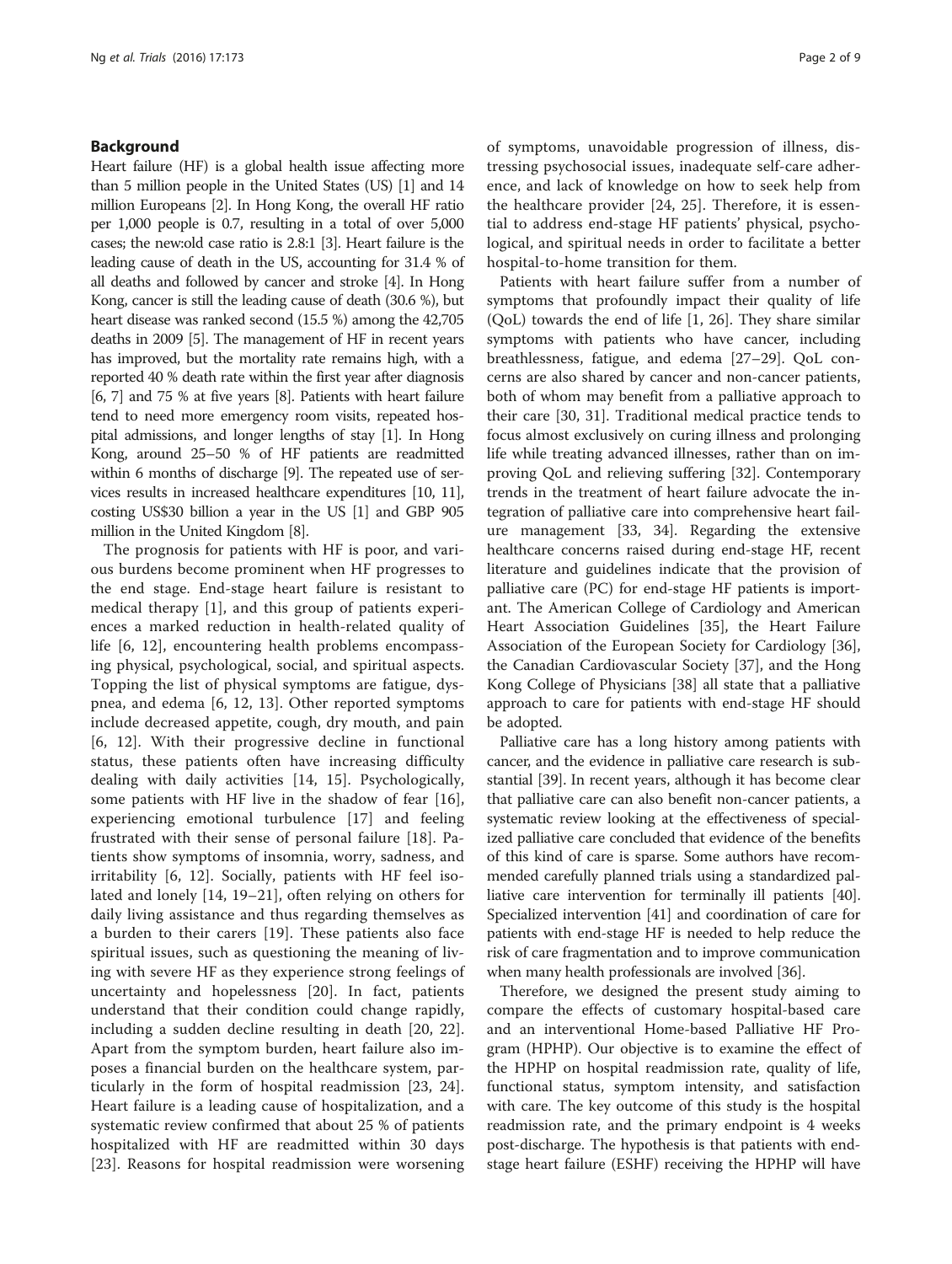a lower hospital readmission rate than those receiving customary hospital-based care at 4 weeks post-discharge.

#### Methods/design

### Overview of study design

This is a two-group, single-blinded randomized controlled trial. Participants are randomly allocated to two groups: the customary hospital-based (control) group and the HPHP (intervention) group. Eligible participants will be recruited from three regional hospitals in Hong Kong. The Standard Protocol Items: Recommendations for Interventional Trials (SPIRIT) guidelines for the trial are presented in Additional file [1.](#page-7-0)

### Preparatory phase

The preparatory phase includes the development of evidenced-based intervention protocols (6 months) and a training program for service providers (6 months).

#### Trial phase

This study (that is, the baseline assessment of subjects and intervention implementation for up to 12 months) will take 12 months. Intervention effects will be measured at 1 month, 3 months, 6 months, and 12 months and compared with the baseline measurements, as well as between the HPHP and control groups (Fig. 1).

#### Conceptual framework

Studies have shown that supportive care programs using a case management approach can reduce readmission rates [[42](#page-8-0)] and enhance quality of life [[43](#page-8-0)]. Results from analyzing 96 sets of case notes of home visits to hospice patients showed that pain and edema can be quite well managed through palliative home care services, but breathlessness less so. Patients also experienced a number of social and psychological issues, such as role change, guilt, and anger,

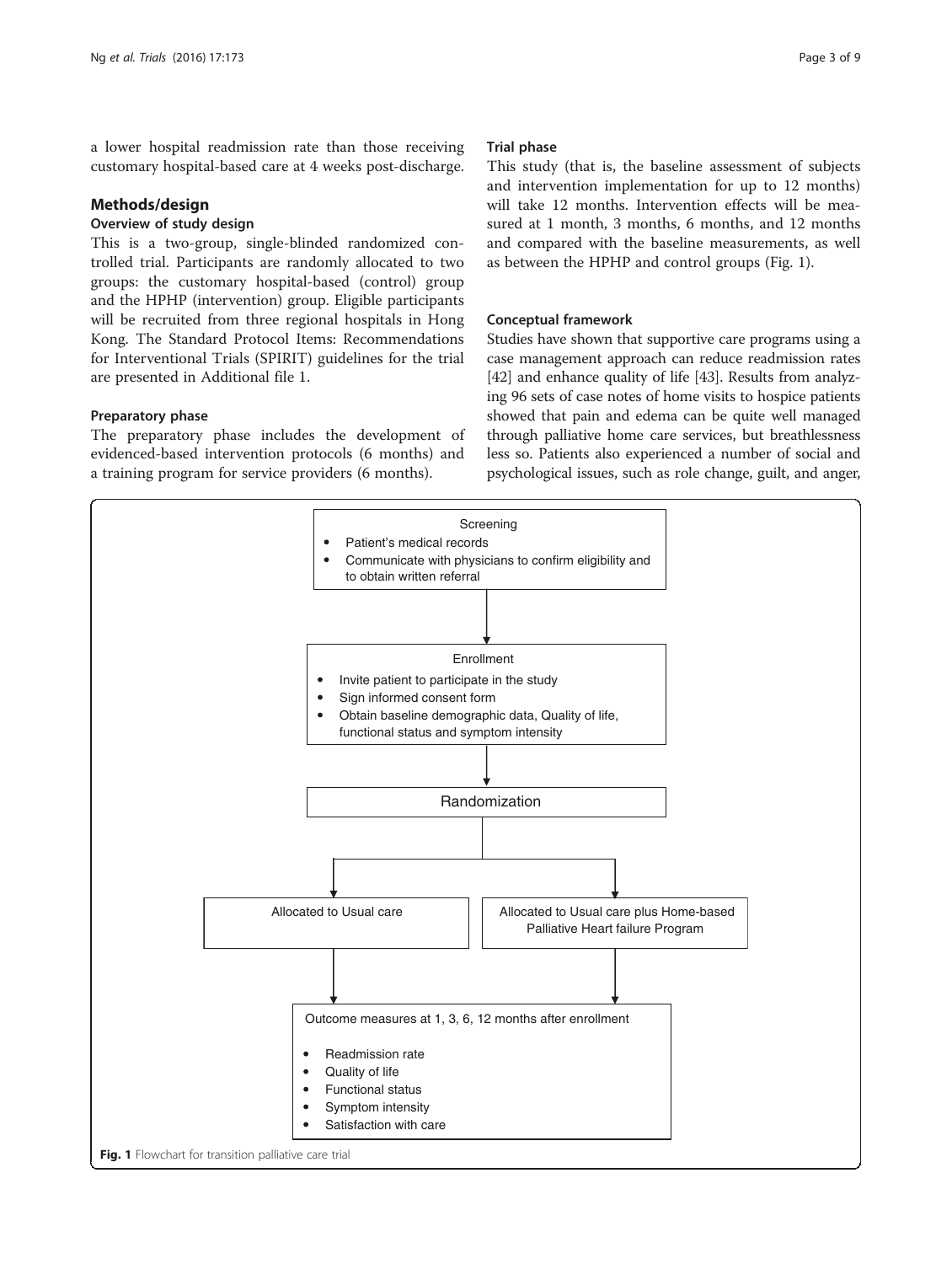and palliative care proved helpful in reducing the intensity of these symptoms [\[29\]](#page-7-0).

This intervention introduces a comprehensive Homebased Palliative HF Program (HPHP) to post-discharge patients with ESHF. The HPHP is built on two main conceptual guides: the recommended six principles for palliative HF care [[44](#page-8-0)] and the four-Cs transitional care model. The six principles are as follows: 1) there is case management with coordination of care, communication and periodic review of treatment goals, and a symptom control plan with patient and family; 2) there are opportunities to discuss end-of-life issues; 3) a multidisciplinary approach is adopted; 4) there is a need for staff development, including the art of communication, for cardiovascular and palliative care; 5) topics for discussion of end-of-life issues include advanced directives, preference for treatment plan, and periodic re-evaluation of preference and treatment goals; 6) resources are provided that support an integrated model of HF palliative care [[44\]](#page-8-0).

A transitional care model embracing the preceding six principles will be adopted to guide the intervention design of this study. This study took reference of the transitional care model structure built by Naylor [[45](#page-8-0)] and Coleman [[46\]](#page-8-0), which includes interfacing the predischarge phase with the post-discharge phase, continued with planned, proactive, and sustained follow-up for the post-discharged patients [[42\]](#page-8-0). The design of the transitional care model in this study shares the essence of transitional care proposed by Naylor and Coleman to ensure post-discharge healthcare continuity and to avoid preventable readmissions [[39](#page-7-0), [45](#page-8-0)–[47](#page-8-0)] but differs in the content by introducing the principles of HF palliative care as mentioned above. The key features in the transitional model of care to be used in this study are known as the four Cs, and were proposed by Wong et al. [\[42, 43, 48](#page-8-0)–[50](#page-8-0)]. The four Cs refer to comprehensiveness, continuity, coordination, and collaboration. Being comprehensive means that the multidisciplinary team, together with the case manager, will conduct a holistic assessment of a patient's condition and assume responsibility for anticipating the patient's needs and facilitating the transition to home. Continuity of care is ensured by timely, proactive, and sustained followup on a regular basis. Coordination refers to the nurse case manager facilitating the communication with physicians, social workers, and other healthcare team members to respond to patients' needs when necessary. Collaboration occurs not only among healthcare team members, but also between the provider and the patient/family. The patient/ family needs to be involved as a partner, an active agent of care [\[42, 50\]](#page-8-0).

#### Study settings and participants

This is a multisite study conducted in collaboration with the palliative care teams from three regional hospitals.

In-hospital patients with ESHF are reviewed by the physicians, and patients who are seen to be not benefiting from active medical treatment are considered for palliative care. The general inclusion criteria for subject recruitment include the ability to speak Cantonese, living within the hospital service area, and the ability to be contacted by phone. Specific inclusion criteria are based on the National Gold Standards Framework, Prognostic Indicator Guidance 2008 [[51](#page-8-0)], in which patients must fulfill at least two of the indicators: (i) HF with New York Heart Association stage III or IV, (ii) patient thought to be in the last year of life, (iii) repeated hospital admissions with symptoms of HF, (iv) existence of physical or psychological symptoms despite optimal therapy. The nurse who is responsible for recruitment identifies eligible subjects, and the physician confirms that the patient fulfills the specific criteria and refers him/her to the PC team. Those with cognitive impairment, diagnosed with severe psychiatric disorders in their medical record, or discharged to a nursing home or other institution are excluded.

#### Recruitment procedures

The ESHF patients who fulfill the set criteria are placed on the palliative care pathway. The research team approaches the patients for subject recruitment. A written consent form is signed if patients agree to participate in the study. After obtaining written informed consent, a research assistant who is blinded to the treatment assignment conducts a baseline interview, including participants' demographic data. The self-rated measures adopted in this study are detailed in the outcome measures section below.

#### Randomization and blinding

Randomization in permuted blocks is used. The permuted block randomization scheme was generated by computer software at [www.randomization.com](http://www.randomization.com/) [\[52](#page-8-0)]. Randomization is done by an independent research team member who is not involved in any other parts of the study, in order to guarantee allocation concealment. The group assignment is placed in a sealed envelope, which is retained by the site investigator, who has no connection with the clinical team. Having successfully recruited a subject, the research nurse calls the independent site investigator to open an envelope and assign a group code to the participant according to the randomization scheme. The independent site investigator is blinded to the meaning of the group code. The participants and family members need to be introduced to the intervention program and they are not blinded. The intervention nurses are also not blinded since they need to deliver the intervention. Only the research assistants who help to collect the data are blinded to the group assignment.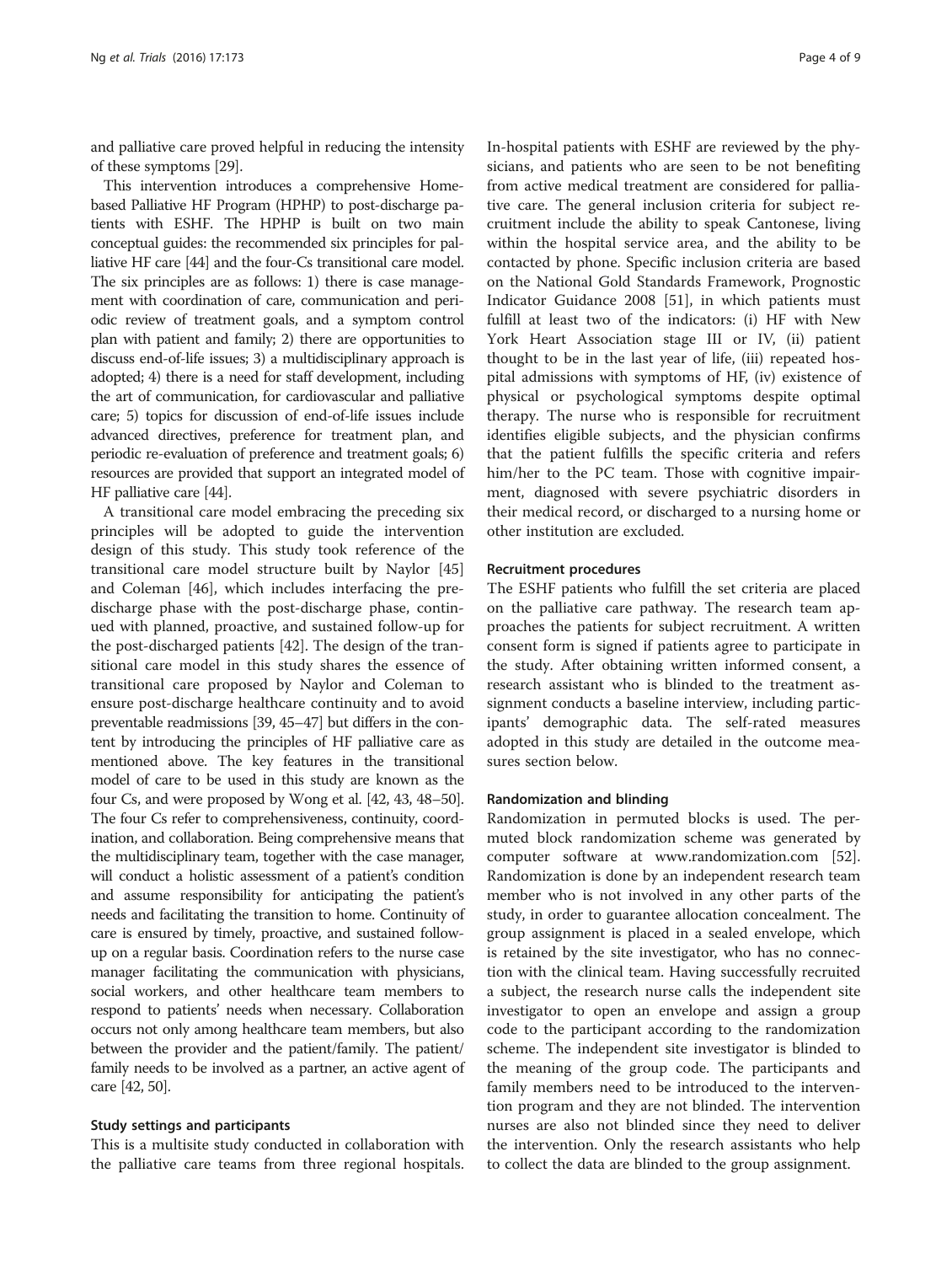## Study intervention

Participants in both groups receive customary hospitalbased care, which is a palliative care consultation service. The service includes communication on diagnosis, prognosis, advance care planning, symptom assessment, and caregiver support by a palliative physician or nurse. Home visits and telephone calls may be provided as part of the customary service if deemed necessary, and the number of visits and calls provided will be recorded for reference in the final analysis.

In this group, the Home-based Palliative HF Program (HPHP) is initiated and supported by a core multidisciplinary palliative care team. The composition of the core team includes a palliative care nurse who acts as a nurse case manager (NCM), a palliative specialist, a social worker, and a group of trained nursing students as volunteers. The effect of using volunteers adds value, as shown in a local study [[42\]](#page-8-0) and elsewhere [[53, 54](#page-8-0)]. The HPHP was developed based on the six principles for palliative care and the four-Cs transitional model, and as described in the conceptual framework section. Structured and regular home visits and telephone calls are two common approaches that can bring about positive effects in transitional care [\[23](#page-7-0), [42](#page-8-0), [50, 55, 56](#page-8-0)]. The comprehensive package of care will be guided by evidencedriven protocols formulated by the research team.

Below are the descriptions of the protocols.

- 1. Protocol for home visits The first visit will be jointly delivered by the NCM and nursing students. Subsequent monthly visits will be conducted by the NCM or nursing students separately. The NCM will follow up on the health problems identified in the pre-discharge assessment in the first home visit. The subsequent home visits will follow up on the issues and goals of the previous visit. The nursing students will focus on social issues and report to the NCM and social worker after each home visit. The NCM will help set mutual goals with the patient to enhance optimal symptom control as well as social, psychological, and spiritual well-being. The NCM will consult the physicians in palliative care for clinical decisions, if needed. All home visits will be documented on structured forms designed based on the Omaha System [\[57](#page-8-0)]. The Omaha System was originally used in the United States. In Hong Kong, the research team has used it and found it comprehensive and valid for use with community-dwelling patients, including medical and hospice groups [[29,](#page-7-0) [42](#page-8-0), [49\]](#page-8-0).
- 2. Protocol for telephone follow-up The NCM will initiate calls between home visits to monitor

progress, provide health advice, reinforce appropriate health behavior, assess the need for referral, and review management goals with the patients. The Omaha System will continue to be used as a framework to guide practice and documentation.

- 3. Protocol for referral system A referral protocol will be established in case patients' needs require further help, including: (a) social services – social, psychological, and financial support; (b) pastoral service – spiritual support; (c) medical clinic – medical review, drug adjustment; (d) nurse clinic – health assessment, non-pharmacological measures of symptom control; (e) emergency room – urgent conditions.
- 4. Protocol for patient-initiated calls Besides provider-initiated home visits and telephone calls, patients can initiate calls to the NCM if they require advice and seek help before the next structured activity. The NCM will manage the calls according to the telephone follow-up and referral protocols. The content and duration of the calls will be documented.

### Training program for nurse case managers and volunteers

The NCMs already have 6 years of clinical experience in palliative and/or HF care and have completed the postregistration specialty course. They have participated in a training program to enable them to master the key elements of the HPHP and enhance their relevant knowledge and skills (see Additional file [2](#page-7-0)). The training program was delivered by the research team in partnership with experienced clinical experts.

#### Training volunteers

Volunteers are final year nursing students from a local nursing school, who have completed a 9-hour training program including theory- and practice-based content [[39\]](#page-7-0). The training program was delivered by the research team.

#### Pre-discharge phase

Before the patient is discharged, the NCM will conduct a pre-discharge interview with the patient and family. The NCM will discuss the patient's current physical, psychological, social, and spiritual status with the patient and family, as well as their preferred care approach. The patient and family will be encouraged to ask questions and to express their views throughout the process. At the end of the interview, the NCM will convene to develop a care plan in accordance with the wishes of the patient and family. Upon patient discharge, the nurse will meet with the patient and family to explain the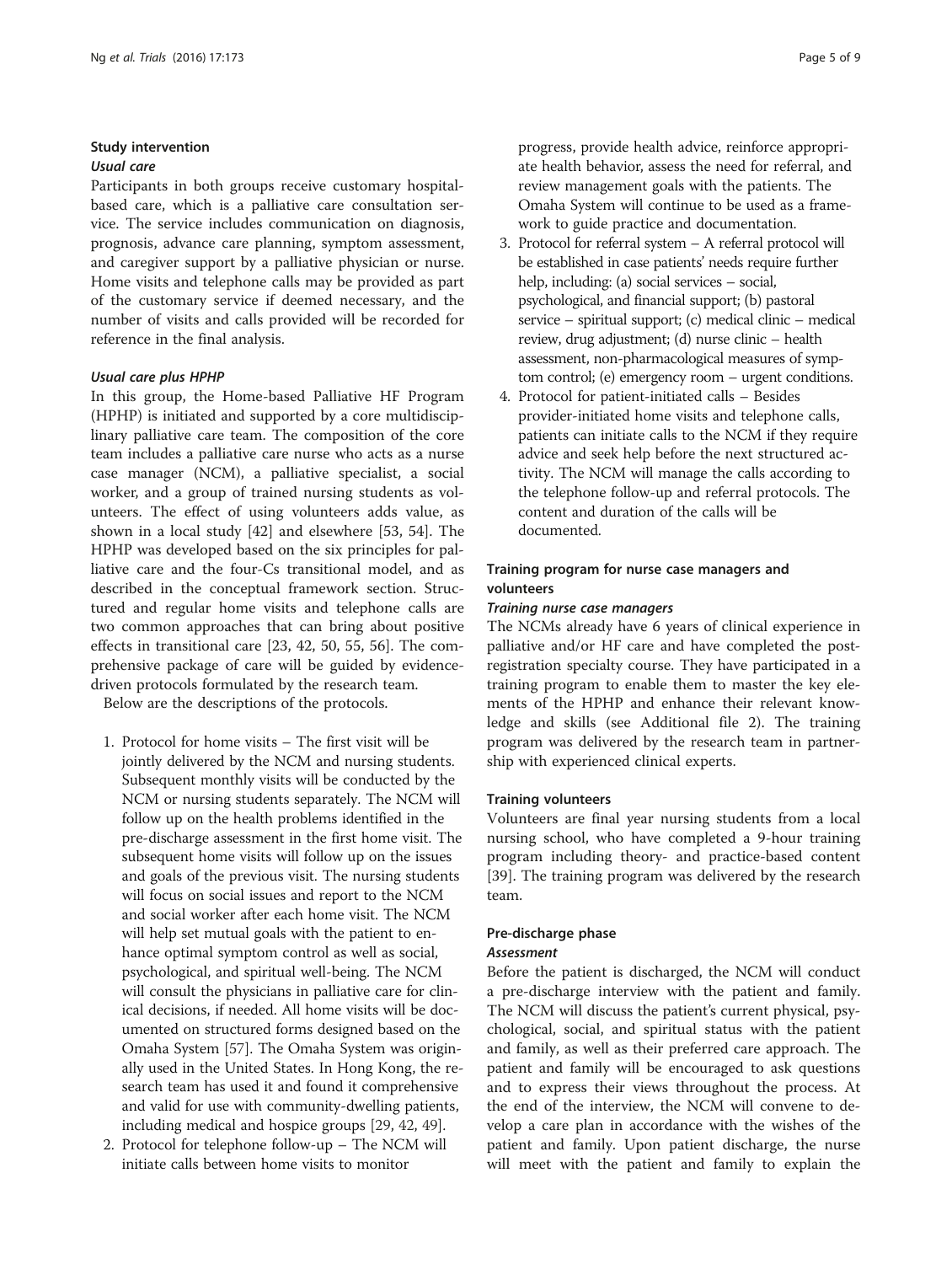HPHP arrangements and to document the assessment and plan using the Omaha System, which encompasses a comprehensive assessment, intervention, and evaluation scheme [\[57](#page-8-0)].

#### Post-discharge phase

The first month post-discharge will include weekly care support: week 1 - the NCM and nursing students conduct a home visit together; week 2 - the NCM makes a telephone follow-up call; week 3 - the nursing students conduct a home visit in pairs; week 4 - the NCM makes a telephone follow-up call.

#### Second and subsequent months post-discharge

The NCM will provide a monthly home visit, supplemented by a social visit and a telephone follow-up by nursing students each month. The patient will receive the HPHP for up to 12 months.

#### Outcome measures

Data for the outcome measures will be collected at five time points: at discharge and at 1, 3, 6, and 12 months post-discharge. A research assistant with no clinical association with the patients will be responsible for collecting the data. In order to ensure the quality of the data collected, the research assistant will be trained in using different data collection tools. A value of 10 % will be used to test the intra-rater reliability, which involves the assistant collecting the same set of data twice within a short interval of time. All the data is independently checked by a member not involved in data collection to ensure the quality of the data collected. All data will be stored in a locked cabinet and will be entered in encrypted files to ensure data protection.

#### Primary outcome

The primary outcome is quality of life, which will be measured by an HF-specific scale, the Chronic Heart Failure Questionnaire - Chinese version (CHQ) at 4 weeks postdischarge. The CHQ is one of the most commonly used HF-specific QOL instruments. It was developed by Guyatt et al. [\[58\]](#page-8-0) in Canada. The tool has 20 items on a 7-point Likert scale measuring four domains: dyspnea, fatigue, emotional status, and mastery. The CHQ has been translated into Chinese and validated [\[59\]](#page-8-0). The internal consistency and test-retest reliability are good, with a Cronbach's alpha of 0.95 and an intra-class correlation coefficient (ICC) of 0.75 [\[59](#page-8-0)]. In addition, the quality of life will also be measured by the McGill Quality of Life Questionnaire - Hong Kong version (MQOL-HK), which is a palliative-specific instrument measuring four domains: physical, psychological, existential, and support on a numerical scale from 0 to 10. It has been validated among palliative patients in Hong Kong with good reliability (the ICC is  $0.85$  ( $p < 0.0001$ ) and the Cronbach's alpha is 0.83) [[60\]](#page-8-0).

#### Secondary outcomes

Evaluated health outcomes will be functional status, symptom intensity, and satisfaction with care. Functional status will be measured by the Palliative Performance Scale (PPS). The PPS, developed by Anderson et al. [[61](#page-8-0)] based on the Karnofsky Performance Scale, is a tool specifically designed for palliative patients that reflects the changing physical condition in five aspects: ambulation, activities/evidence of disease, self-care, intake, and level of consciousness. The PPS is a clinical tool commonly used in local settings. The level of physical performance is rated on a scale of 100 (normal) to 0 (death), measured in 10 % decrement levels. The scale has been validated and the inter-rater reliability between doctors and nurses was maintained at .85 with strong kappa values of .97 [\[62](#page-8-0)]. The internal consistency is also good, with a Cronbach's alpha equal to 0.83 [[63](#page-8-0)].

The symptom intensity will be measured by the Edmonton Symptom Assessment System (ESAS). The ESAS assesses nine symptoms: pain, fatigue, nausea, depression, anxiety, drowsiness, appetite, sensation of well-being, and dyspnea, measured on a 0–100 mm visual analog scale (VAS). One extra empty VAS is left for the assessment of a less frequent symptom that may be important for an individual patient. The ESAS is widely adopted locally, and has been found to be a valid, reliable instrument for use among palliative care patients [[64, 65\]](#page-8-0). A local study has also shown that the ESAS can help quantify symptoms and is an independent prognosticator for survival [\[66](#page-8-0)].

Satisfaction with care will be measured by the 15-item questionnaire used in the study of Wong et al., with validity confirmed by an expert panel and a reported test-retest reliability of .87 [\[42\]](#page-8-0).

The service utilization outcome is measured by the hospital readmission rate, length of stay, and emergency room visits. The information will be extracted from the hospital administrative systems.

#### Statistical methods

We estimated the sample size based on the study by Brannstrom and Boman [\[67\]](#page-8-0), which detected a significant improvement in quality of life (intervention 60.4 versus control 52.3) after the structured palliative home care intervention provided by a multidisciplinary team among heart failure patients. A sample size of 117 for each arm is required to achieve a power of 80 % at a significance level of 0.05. To account for a 20 % attrition rate, 140 subjects for each arm with a total of 280 subjects are needed.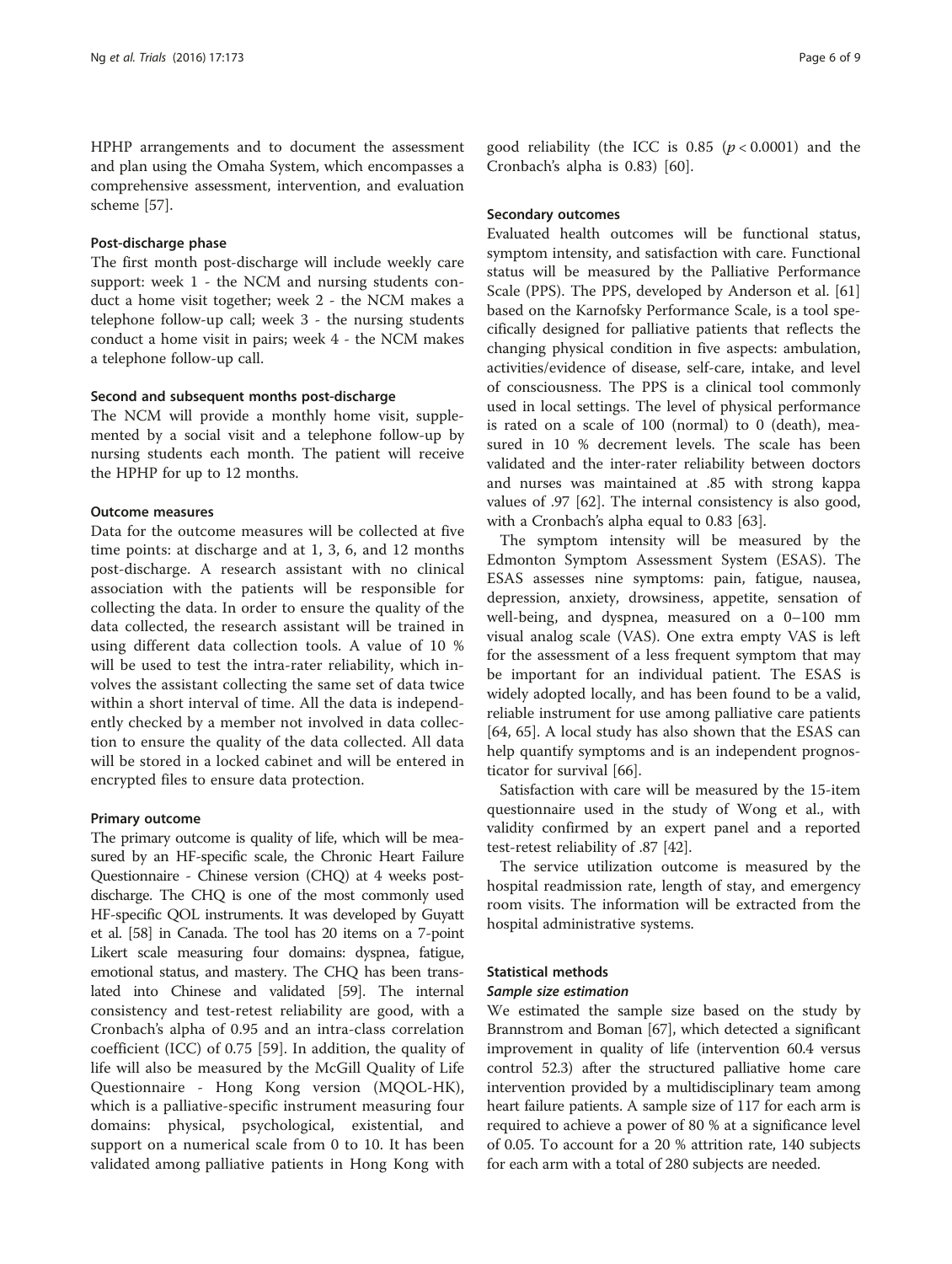#### Data analysis

We will use SPSS 22.0 for Windows to perform a statistical analysis. Descriptive statistics and means will be used to describe the participants' background information and clinical variables. Poisson regression will be used to examine the mean difference for the hospital readmission rate between groups. A generalized estimating equation (GEE) will be used to examine the group, time, and interaction effects on the secondary outcome variables. The GEE is chosen because it treats observations of longitudinal data as correlated and thus is more robust in estimating standard errors [[68\]](#page-8-0).

The final report will follow the Consolidated Standards of Reporting Trials (CONSORT) statement as well as its extension for non-pharmacological interventions/complex intervention.

#### Ethical considerations

This study has been reviewed and approved by the Research Ethics Committees of the two clusters in which the three hospitals are situated, the Institutional Review Board of the University of Hong Kong/Hospital Authority Hong Kong West Cluster, and the Kowloon Central/Kowloon East Cluster Research Ethics Committee (HKU/HA HKW IRB UW12-202; KC/KE120062/ER2), as well as by the Human Subjects Ethics Sub-Committee of the Hong Kong Polytechnic University (HSEARS20111003010).

#### Discussion

Although there is evidence that successful transitional care interventions are effective in reducing readmission rates [\[46, 47](#page-8-0), [69](#page-8-0)], the subjects in previous studies were chronically ill or elderly persons and there was no palliative care element involved. A recent systematic review conducted to examine the effect of transitional care interventions in preventing readmission for patients with heart failure revealed that patients with end-stage cardiovascular diseases were commonly not included in the trial; therefore, the results may not be applicable to the severely ill population [\[23\]](#page-7-0). Although randomized controlled trials of home-based programs had previously been conducted on severely ill patients [\[4,](#page-7-0) [70](#page-8-0), [71](#page-8-0)], the interventions were initiated by health maintenance organizations [[4,](#page-7-0) [70\]](#page-8-0) and in an outpatient setting [[71\]](#page-8-0), while the intervention in our study begins in the in-patient hospital setting, aiming to ensure continuity of care in the hospital-to-home interface. In addition, Hansen and his colleagues [\[72](#page-8-0)] have evaluated interventions to reduce readmission within 30 days of hospital discharge, concluding that they did not identify distinct interventions or multicomponent discharge bundles that appeared to reliably decrease hospital readmission rates. Recent studies examined the impact of palliative care interventions on readmission rates and found that palliative care post-discharge could reduce 30-day hospital readmissions among seriously ill patients [[73](#page-8-0), [74](#page-8-0)]. However, these were retrospective studies. Other palliative care interventions were targeted at a group with late-stage diseases including cancer, chronic obstructive pulmonary disease (COPD), and end-stage renal disease [[75](#page-8-0), [76\]](#page-8-0), but did not test any patients from the end-stage heart failure population. Few randomized controlled trials have been conducted to inform practitioners which models work best for end-stage HF patients under palliative care. In one of them, Brumley [[4\]](#page-7-0) compared the effects of usual care with a home-based palliative care intervention delivered by an interdisciplinary team to a group of terminal patients with HF, COPD, and cancer, reporting that those enrolled in palliative care made significantly less use of the emergency department (palliative 20 % versus usual care 33 %) and hospitalization (palliative 36 % versus usual care 59 %), resulting in an average 45 % decrease in costs as compared to patients under usual care. Outcome measures other than service use and the cost of the effects of palliative care have been reported. Morrison [\[77\]](#page-8-0) translated the palliative care service into costs and found that the palliative group experienced significant reductions in costs involving admissions, laboratory tests, pharmacy services, and intensive care services compared to the usual care group.

The value of this study is threefold: to the healthcare system, to the patients, and to the science of healthcare research. If the HPHP proves successful, it could help reduce the burden on over-taxed hospital services by building a transitional care model that gradually shifts care from the hospital to the community. The second benefit of this project is for patients. The HPHP aims at helping patients with end-stage HF to control symptoms and maintain quality of life using a home-based care model. The patients can then remain in an environment that is familiar to them, receiving support from the healthcare team after hospital discharge. The third aspect of value is the contribution of this study to the science of healthcare research. Conventional end-of-life research tends to focus on single aspects, such as advanced directives, and targets mainly the cancer group. This study is an original effort to design a multidisciplinary transitional care model for end-stage HF patients and to subject it to scientific testing using a randomized controlled trial. The results of this study will help to inform practitioners and policy makers in planning and developing effective models that will fill the service gap and enhance quality of care for non-cancer patients at the end of life.

### Trial status

This study is currently at the final stage of data collection.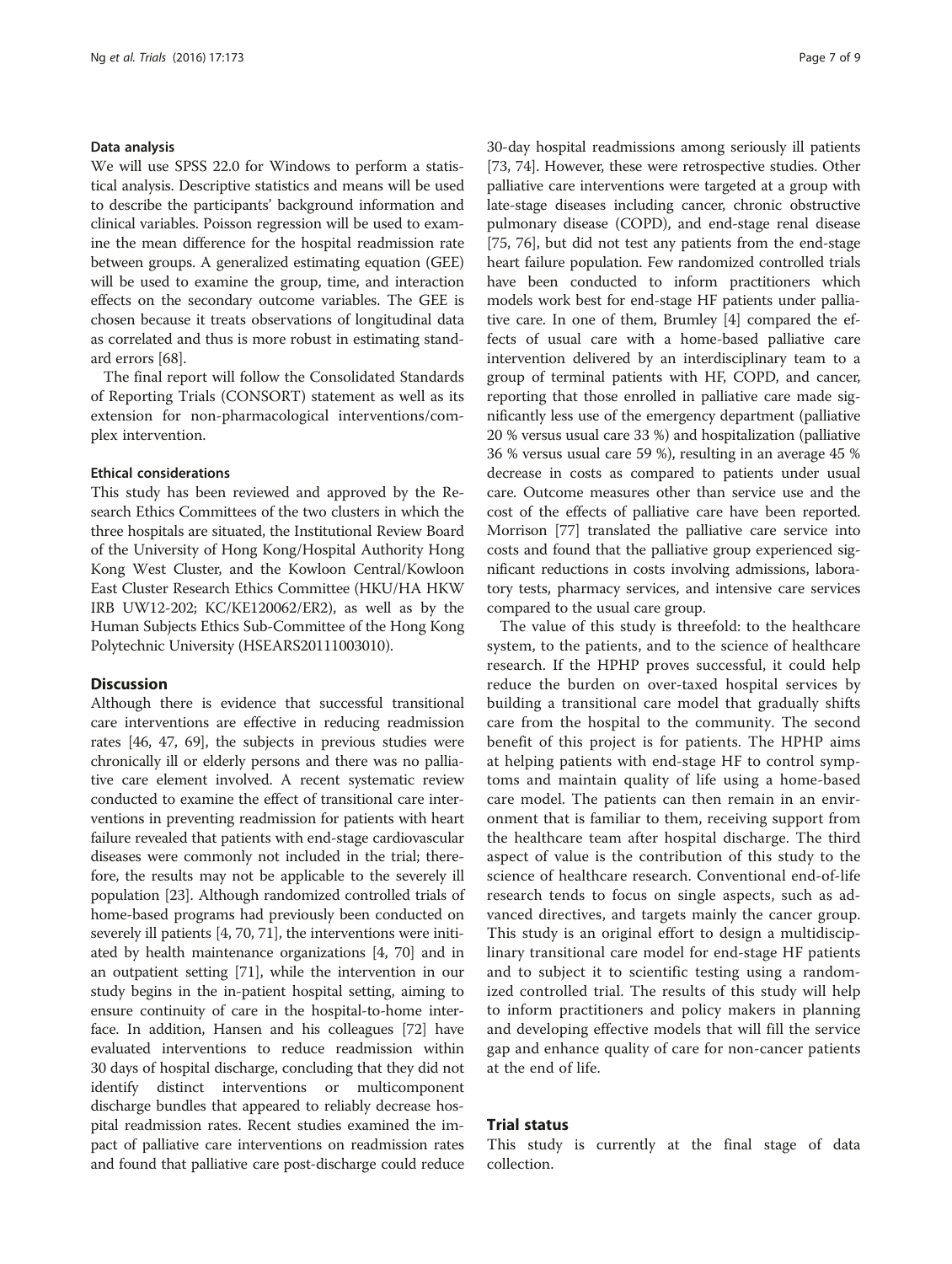### <span id="page-7-0"></span>Additional files

[Additional file 1:](dx.doi.org/10.1186/s13063-016-1303-7) SPIRIT Checklist. (DOCX 58 kb) [Additional file 2:](dx.doi.org/10.1186/s13063-016-1303-7) Training program for nurse case managers. (DOC 45 kb)

#### Abbreviations

CHQ: Chronic Heart Failure Questionnaire; HF: heart failure; HPHP: Homebased Palliative Heart Failure Program; NCM: nurse case manager; PPS: Palliative Performance Scale; QoL: quality of life; PC: palliative care.

#### Competing interests

The authors declare that they have no competing interests.

#### Authors' contributions

AYMN and FKYW contributed to the study protocol design and coordination. AYMN drafted the manuscript; FKYW made critical revisions to the manuscript. PHL has provided expert advice on the computation of sample size and statistical analysis. All authors read and approved the final manuscript.

#### Acknowledgements

This study is funded by the Hong Kong University Grants Committee, General Research Fund, Research Grants Council (PolyU 5492/12H), and a Postgraduate Research Student Grant from the Hong Kong Polytechnic University (Ref. RPBS). We thank the palliative care teams of the study hospitals for their clinical advice on this study. We are grateful to the volunteers and participants of the study.

#### Received: 22 April 2015 Accepted: 18 March 2016 Published online: 31 March 2016

#### References

- 1. Adler ED, Goldfinger JZ, Kalman J, Park ME, Meier DS. Palliative care in the treatment of advanced heart failure. Circulation. 2009;120(25):2597–606.
- 2. Remme WJ, McMurray JJ, Rauch B, Zannad F, Keukelaar K, Cohen-Solal A, et al. Public awareness of heart failure in Europe: first results from SHAPE. Eur Heart J. 2005;26(22):2413–21.
- 3. Hung YT, Cheung NT, Ip S, Fung H. Epidemiology of heart failure in Hong Kong, 1997. Hong Kong Med J. 2000;6(2):159–62.
- Brumley R, Enguidanos S, Jamison P, Seltz R, Norgenstem N, Saito S, et al. Increased satisfaction with care and lower costs: results of a randomized trial of in‐home palliative care. J Am Geriatr Soc. 2007;55(7):993–1000.
- 5. Centre for Health Protection, D.o.H. Number of deaths by leading causes of death 2001-2010. 2011.<http://www.chp.gov.hk/en/data/4/10/27/117.html>. Accessed 01 Jan 2010.
- 6. Blinderman CD, Homel P, Billings JA, Portenoy RK, Tennstedt SL. Symptom distress and quality of life in patients with advanced congestive heart failure. J Pain Symptom Manag. 2008;35(6):594–603.
- 7. Foundation BH. Mortality from heart failure. 2002. [https://www.bhf.org.uk/](https://www.bhf.org.uk/publications/statistics/heart-failure-supplement-2002) [publications/statistics/heart-failure-supplement-2002.](https://www.bhf.org.uk/publications/statistics/heart-failure-supplement-2002) Accessed 01 Sept 2011.
- 8. Selman L, Harding R, Beynon T, Hodson F, Hazeldine C, Coady E, et al. Modelling services to meet the palliative care needs of chronic heart failure patients and their families: current practice in the UK. Palliative Med. 2007;21(5):385–90.
- 9. Leung KC, Leung KP, Chan KM, Tang SW. Prevent Rehospitalisation Program for High Risk Heart Failure Patients. J Hong Kong College Cardiol. 2008;16 Suppl p. 1.
- 10. McMurray JJ, Stewart S. The burden of heart failure. Eur Heart J Suppl. 2002;4(Suppl D):50–8.
- 11. Jeon Y-H, Kraus SG, Jowsey T, Glasgow NJ. The experience of living with chronic heart failure: a narrative review of qualitative studies. BMC Health Serv Res. 2010;10(1):77.
- 12. Zambroski CH, Moser DK, Bhat G, Ziegler C. Impact of symptom prevalence and symptom burden on quality of life in patients with heart failure. Eur J Cardiovasc Nur. 2005;4(3):198–206.
- 13. Hägglund L, Boman K, Lundman B. The experience of fatigue among elderly women with chronic heart failure. Eur J Cardiovasc Nur. 2008;7(4):290–5.
- 14. Horne G, Payne S. Removing the boundaries: palliative care for patients with heart failure. Palliative Med. 2004;18(4):291–6.
- 15. Brännström M, Forssell A, Pettersson B. Physicians' experiences of palliative care for heart failure patients. Eur J Cardiovasc Nur. 2011;10(1):64–9.
- 16. Ryan M, Farrelly M. Living with an unfixable heart: a qualitative study exploring the experience of living with advanced heart failure. Eur J Cardiovasc Nur. 2009;8(3):223–31.
- 17. Zambroski CH. Qualitative analysis of living with heart failure. Heart Lung J Acute Critical Care. 2003;32(1):32–40.
- 18. Nordgren L, Asp M, Fagerberg I. Living with moderate-severe chronic heart failure as a middle-aged person. Qual Health Res. 2007;17(1):4–13.
- 19. Aldred H, Gott M, Gariballa S. Advanced heart failure: impact on older patients and informal carers. J Adv Nurs. 2005;49(2):116–24.
- 20. Rhodes DL, Bowles CL. Heart failure and its impact on older women's lives. J Adv Nurs. 2002;39(5):441–9.
- 21. Brännström M, Ekman I, Norberg A, Boman K, Strandberg G. Living with severe chronic heart failure in palliative advanced home care. Eur J Cardiovasc Nur. 2006;5(4):295–302.
- 22. Gott M, Small N, Barmes S, Payne S, Seamark D. Older people's views of a good death in heart failure: implications for palliative care provision. Soc Sci Med. 2008;67(7):1113–21.
- 23. Feltner C, Jones CD, Cené CW, Zheng ZJ, Sueta CA, Coker-Schwimmer EJ, et al. Transitional care interventions to prevent readmissions for persons with heart failure: a systematic review and meta-analysis. Ann Intern Med. 2014;160(11):774–84.
- 24. Stamp KD, Machado MA, Allen NA. Transitional care programs improve outcomes for heart failure patients: an integrative review. J Cardiovasc Nurs. 2014;29(2):140–54.
- 25. Retrum JH, Boggs J, Hersh A, Wright L, Main DS, Magid DJ, et al. Patientidentified factors related to heart failure readmissions. Cir Cardiovasc Qual Outcomes. 2013;6(2):171–7.
- 26. McMillan SC, Dunbar SB, Zhang W. The prevalence of symptoms in hospice patients with end-stage heart disease. J Hosp Palliat Nurs. 2007;9(3):124–31.
- 27. Johnson M, Houghton T. Palliative care for patients with heart failure: description of a service. Palliative Med. 2006;20(3):211–4.
- 28. Tse DMW, Chan KS, Lam WM, Leu KS, Lam PT. The impact of palliative care on cancer deaths in Hong Kong: a retrospective study of 494 cancer deaths. Palliative Med. 2007;21(5):425–33.
- 29. Wong FKY, Liu CF, Szeto Y, Sham M, Chan T. Health problems encountered by dying patients receiving palliative home care until death. Cancer Nurs. 2004;27(3):244–51.
- 30. Solano JP, Gomes B, Higginson IJ. A comparison of symptom prevalence in far advanced cancer, AIDS, heart disease, chronic obstructive pulmonary disease and renal disease. J Pain Symptom Manag. 2006;31(1):58–69.
- 31. World Health Organisation. World Health Organisation Global Burden of Disease Report. 2008 [http://www.who.int/healthinfo/global\\_burden\\_](http://www.who.int/healthinfo/global_burden_disease/2004_report_update/en/) [disease/2004\\_report\\_update/en/](http://www.who.int/healthinfo/global_burden_disease/2004_report_update/en/). Accessed 31 Mar 2011.
- 32. Morrison RS, Meier DE. Palliative care. New Engl J Med. 2004;350(25):2582–90.
- 33. Goodlin SJ, Hauptman PJ, Arnold R, Grady K, Hershberger RE, Kutner J, et al. Consensus statement: palliative and supportive care in advanced heart failure. J Card Fail. 2004;10(3):200–9.
- 34. Goodlin SJ. Palliative care in congestive heart failure. J Am Coll Cardiol. 2009;54(5):386–96.
- 35. Hunt SA, Abraham WT, Chin MH, Feldman AM, Francis GS, Ganiats TG, et al. Focused update incorporated into the ACC/AHA 2005 guidelines for the diagnosis and management of heart failure in adults: a report of the American College of Cardiology Foundation/American Heart Association Task Force on Practice Guidelines developed in collaboration with the International Society for Heart and Lung Transplantation. J Am Coll Cardiol. 2009;53(15):e1–e90.
- 36. Jaarsma T, Beattie JM, Ryder M, Rutten FH, McDonagh T, Mohacsi P, et al. Palliative care in heart failure: a position statement from the palliative care workshop of the Heart Failure Association of the European Society of Cardiology. Eur J Heart Fail. 2009;11(5):433–43.
- 37. Arnold JMO, Liu P, Demers C, Dorian P, Giannetti N, Haddad H, et al. Canadian Cardiovascular Society consensus conference recommendations on heart failure 2006: diagnosis and management. Can J Cardiol. 2006; 22(1):23–45.
- 38. Hong Kong College of Physicians. A Position Paper of the Hong Kong College of Physician. Palliative Care: Setting the scene for the future. 2008. [http://www.hkcp.org/docs/News/Position%20paper%20in%20Palliative](http://www.hkcp.org/docs/News/Position%20paper%20in%20Palliative%20Medicine.pdf) [%20Medicine.pdf.](http://www.hkcp.org/docs/News/Position%20paper%20in%20Palliative%20Medicine.pdf) Accessed 02 Jan 2010.
- 39. Lorenz KA, Lynn J, Dy SM, Shugaman LR, Wilkinson A, Mularski RA, et al. Evidence for improving palliative care at the end of life: a systematic review. Ann Intern Med. 2008;148(2):147–59.